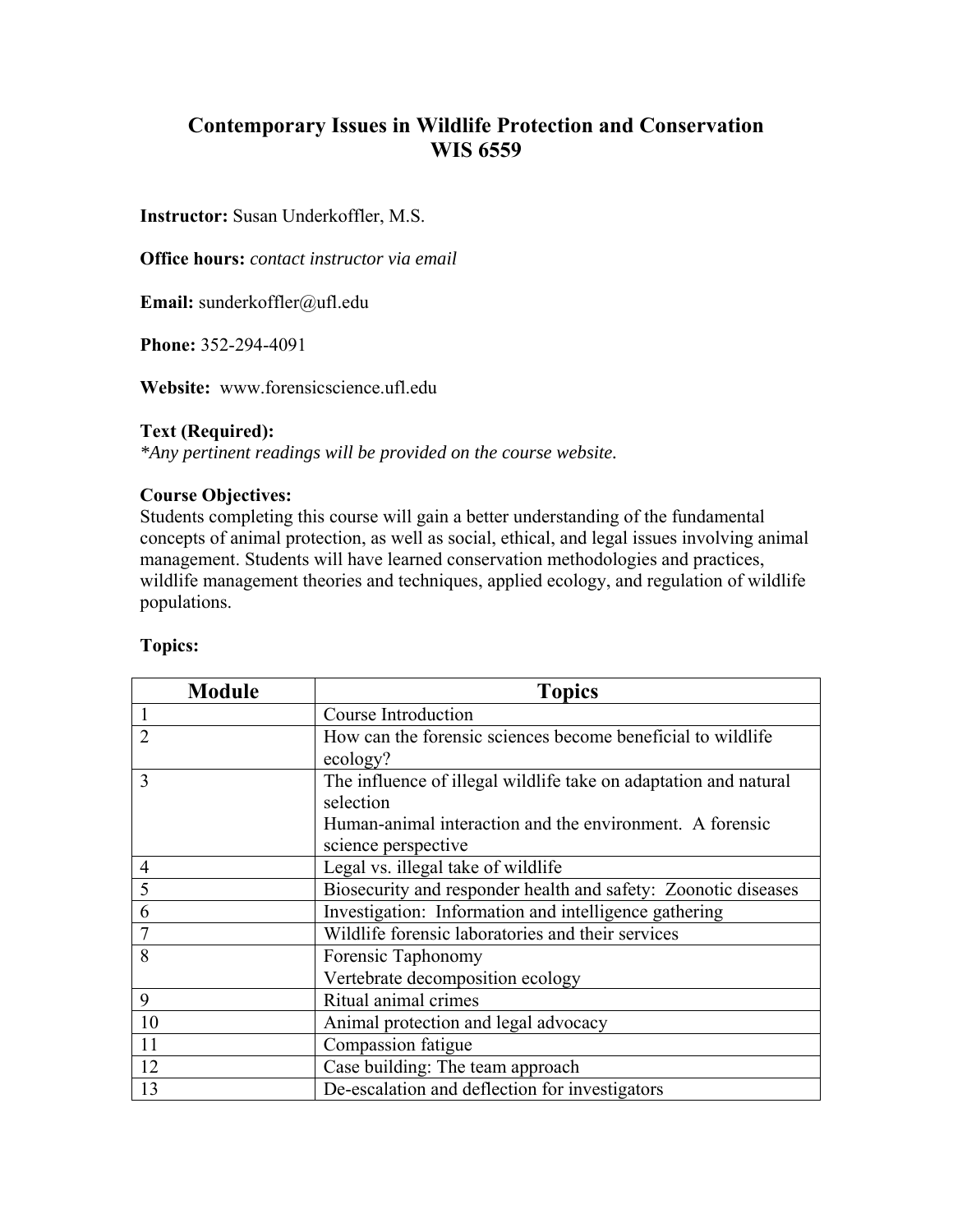| -4<br>-14                 | . .<br>week<br>Reading       |
|---------------------------|------------------------------|
| -<br>$\blacktriangleleft$ | $- -$<br>$\Delta \lambda$ am |

# **Grading:**

Students will be graded based on two exams, each worth 50% of the total course grade. All written answers must be completed in your own words. Copying from other sources is not acceptable and may be considered plagiarism. Failure to answer exam questions in your own words may result in you receiving a score of 0 (zero). If you lose your internet connection during your exam time and scores are not recorded simply email the instructor for assistance. Always include your name when communicating with the course instructor. Students will receive individual feedback on points lost on the exams. Students can check their progress in the course by viewing their grade records via the course interface.

Grades will be assigned as follows: A 90% or Above A- 88 - 89%  $B+ 85 - 87\%$  $B 80 - 84%$ B- 78 - 79%  $C+ 75 - 77\%$  $C$  70 - 74%  $C - 68 - 69\%$  $D+ 65 - 67\%$  $D\,60 - 64\%$ D- 58 - 59%  $E < 58$ 

Registrar's Grade Policy regulations at http://www.registrar.ufl.edu/catalog/policies/regulationgrades.html

# **Getting Started:**

To get started, briefly introduce yourself via the discussion board located in the left-hand menu on the homepage of the course. Once you have responded to the Introduction you will then go to the first module. Read through the course content and any required reading listed in the module introduction. Do not hesitate to contact your instructor at any time if you need guidance; if you are unsure about the focus of the assignment; if you have assignment questions or questions relating to the course content. If you don't tell us you need help, we can't help you!

**Revision and Notes:**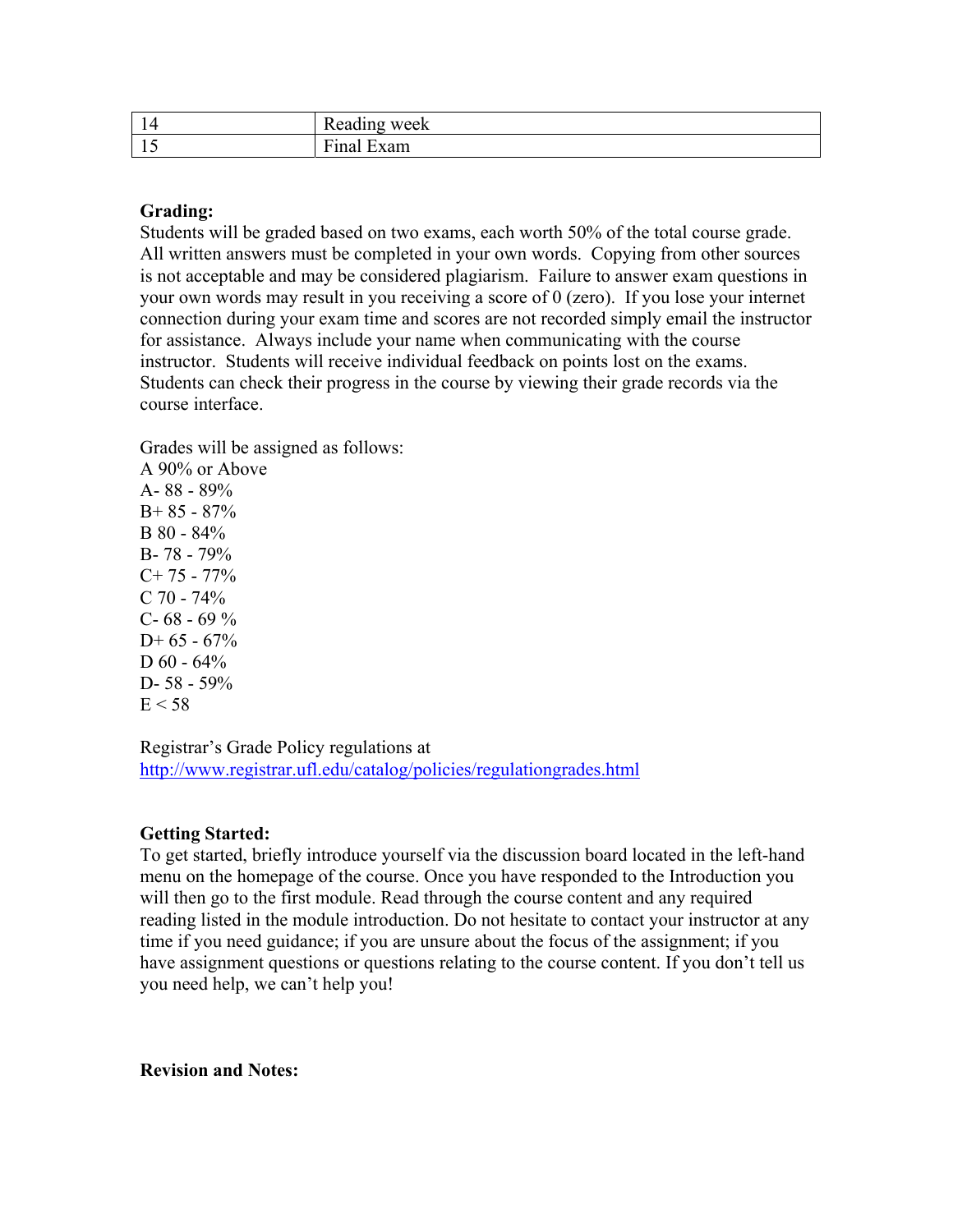As you go through the semester, keep copies of important emails, bulletins and assignments you may use for revision as these will be purged from the course at the end of the semester. We recommend you make a copy of the course modules since this will be the only access you will get to these materials. We will not be able to provide you with copies of course content once the course is removed from your account.

#### **Course Assignments:**

This class consists of a large amount of material. You will not be required to remember everything, it is only an introductory course, but many topics will be introduced. Each week there will be either two discussion questions or a short project assigned emphasizing what I feel are the most important aspects of that week's lessons. Please participate in the online discussions/projects.

# **Assignment Deadlines:**

Please review the information regarding the policy for missed deadlines in the section on Instructional Policies. In some courses content modules may be released before the scheduled calendar date to help those who need to work ahead because of work commitments, court appearances, and work related travel. If a module is released ahead of time, the deadline for the assignment and exam will remain the same as it is on the course calendar.

# **Communication:**

Course Email, not the discussion board, should always be used contact the faculty or staff if you have a problem of a personal nature. If you are having technical problems with the course content (downloads, etc) or you are unable to access your course interface, please contact us directly, and please don't spend hours trying to get something to work as this will only lead to frustration. We don't want any of you to be offline for any length of time. Contact us as soon as you can so we can check it out and help you. If you are experiencing difficulty with your access to course email then please email your course instructor directly via regular email. In that email, make sure you give your name and the name of your course. Please respond to all emails from your instructor or TA. When we email you we are usually contacting you because we want to help you. If you have a question about your grade, an exam, or assignment question, please email us and we'll be happy to help you.

# **Bulletin Board:**

The course bulletin board can be used to post content related questions and assignment materials when necessary. Please ask me questions any time; I am here to help you. Please do not use the community forum to ask specific questions about your current course content, assignments etc. It's VERY important that you read all the discussion bulletins that have been posted. I will use this site to post important information relating to content or exam changes, deadlines etc. Since postings can accumulate quickly, please login each day to stay on top of these postings or you may miss important information.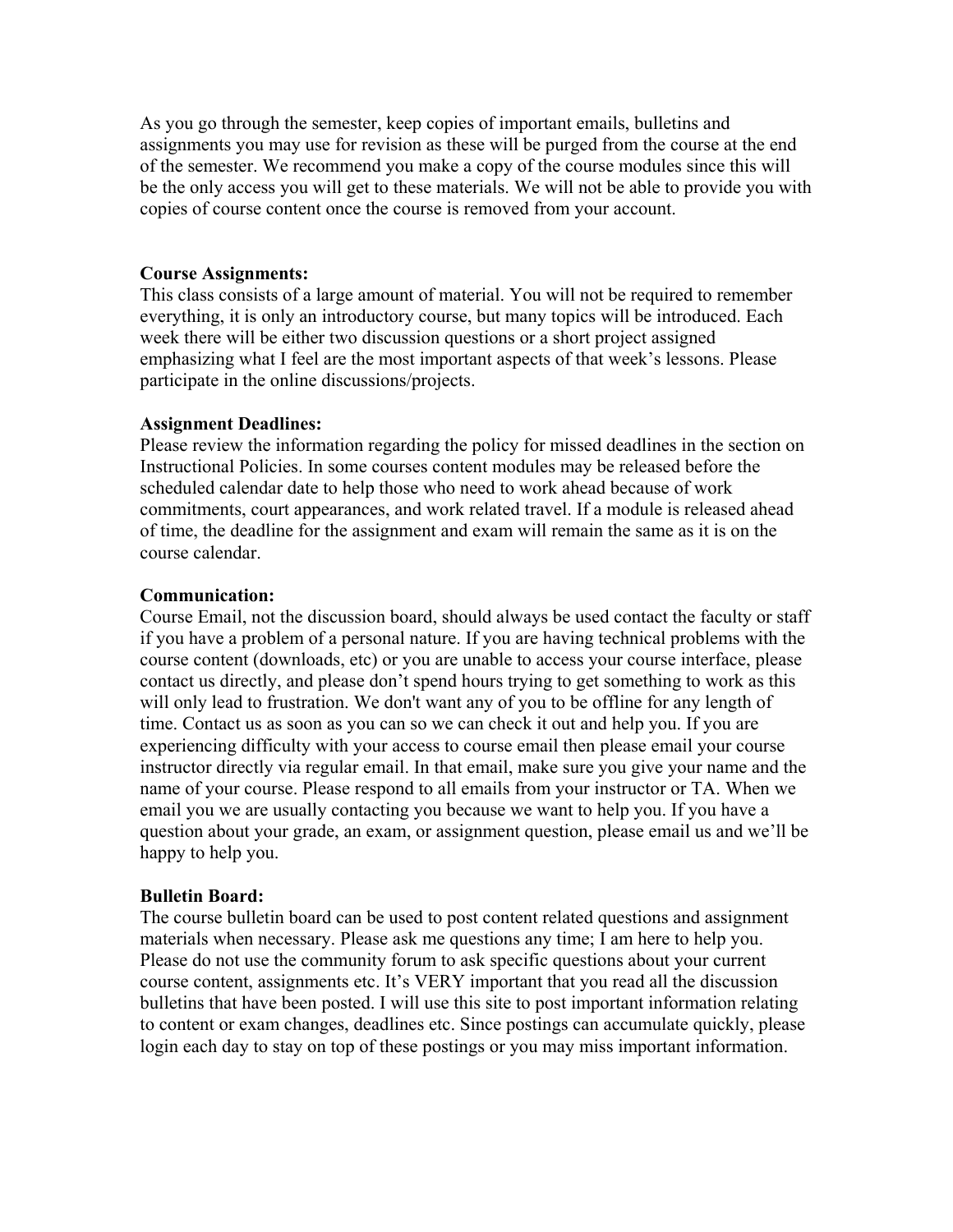### **Makeup Policy:**

Make up assignments are not usually given, but may be at the discretion of the course instructor after evaluation of the circumstances leading to the request.

### **Grade Changes:**

Grades will be changed only when a grading error has been made. If you think an error has been made, you should email the instructor as soon as possible. Your entire assignment will then be re-graded.

# **Instructional Policy:**

This course is part of the distance education program at the University of Florida. Instead of traditional lecture format, the medium for communication between course instructors, teaching assistants and students will be via Sakai, a user friendly Web-based classroom management tool.

**Attendance Policy**: Students must participate in the bulletin board discussions, and are required to visit the course website daily for important updates and bulletins. Requirements for class attendance and make-up exams, assignments, and other work in this course are consistent with university policies that can be found in the online catalog at:

# **https://catalog.ufl.edu/ugrad/current/regulations/info/attendance.aspx**

**Class Participation**: Students are expected to constructively join in bulletin board discussions with appropriate preparation, to post interesting and relevant information on the class bulletin board, and to interact professionally with their classmates.

**Performance Expectations**: Students are expected to produce quality work of a standard comparable to any graduate level didactic course. Bulletin postings and discussions must be legible, constructive and appropriate. Students are required to think for themselves and will be expected to complete assignments that require the application of logic and reasoning skills when the answer may not be found in a book or the course notes.

**Plagiarism**: Plagiarism includes any attempt to take credit for another person's work. This includes quoting directly from a book or web site, without crediting the source. Sources should always be referenced, a link to the website added, or quotation marks placed around the material. However, we expect more than simply cutting and pasting in this graduate level course. Students are expected to review, evaluate and comment on material they research, rather than simply copying relevant material. Your work will be graded accordingly.

**Assignments**: While we understand that our students have other work and personal commitments, we expect every effort to be made to meet these deadlines. If for some reason, because of circumstances beyond your control, you are unable to meet an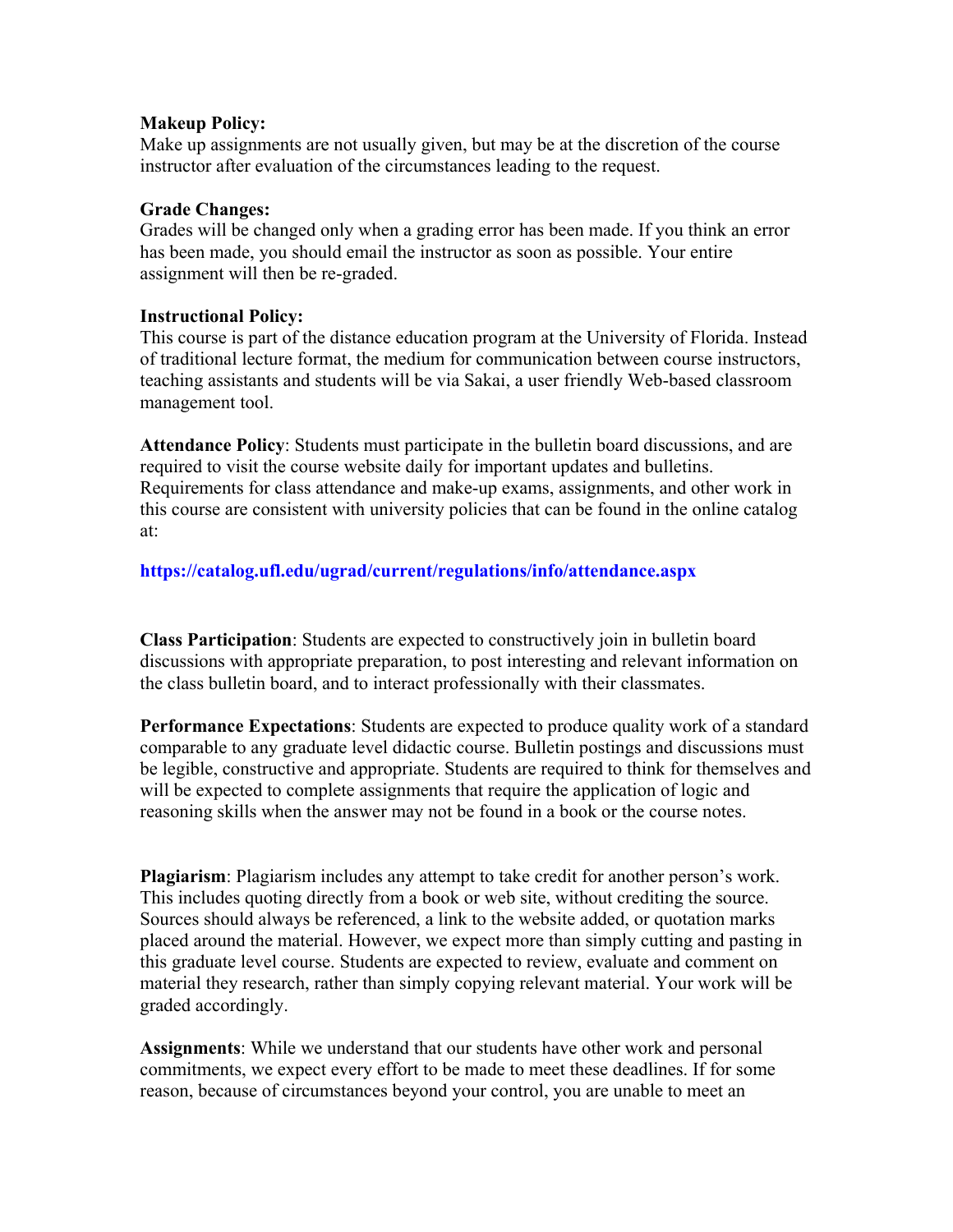assignment deadline, students should e-mail the professor and explain the situation in advance. Being consistently late in submitting assignments disrupts the discussion of topics on the bulletin board and will therefore result in loss of marks for that assignment up to a full letter grade. If you email us we will work with you around the deadline. If you have outstanding assignments at the end of the semester we will send you a follow up email as a reminder and as a means to determine your plans for completion. If you do not respond to us before the final day of classes you will be assigned a grade based on the completed assignments.

**Incomplete grades**: Under special circumstances, if a student is unable to finish a course before the end of the semester we may be able to assign an incomplete grade. An incomplete grade is a non punitive grade assigned at the discretion of the course instructor. In this course an incomplete grade may be assigned if 1/3rd or more of the course assignments have been completed and if the student has remained in communication with TA's and instructors throughout the course, or has made an effort to request an incomplete grade. If an incomplete grade is assigned, outstanding assignments must be completed by the end of the next semester. If the assignments are not completed in this time you will be assigned a grade based on the completed assignments.

# **Drop Dates:** consult the UF Calendar of Critical Dates at

http://www.forensicscience.ufl.edu/Students/Dates.asp

Students must inform us that they are withdrawing from a course to ensure appropriate tuition reimbursement. Deleting yourself from the course roster does not officially withdraw you from a course.

#### **Important Dates:**

For Assignment deadlines - see the course Calendar in WebCT. For other important dates, consult the UF Calendar of Critical Dates and http://www.registrar.ufl.edu/

# **Additional information on the University of Florida Grades and Grading Policies may be found at:**

https://catalog.ufl.edu/ugrad/current/regulations/info/grades.aspx

"Students requesting classroom accommodation must first register with the Dean of Students Office. The Dean of Students Office will provide documentation to the student who must then provide this documentation to the instructor when requesting the accommodation"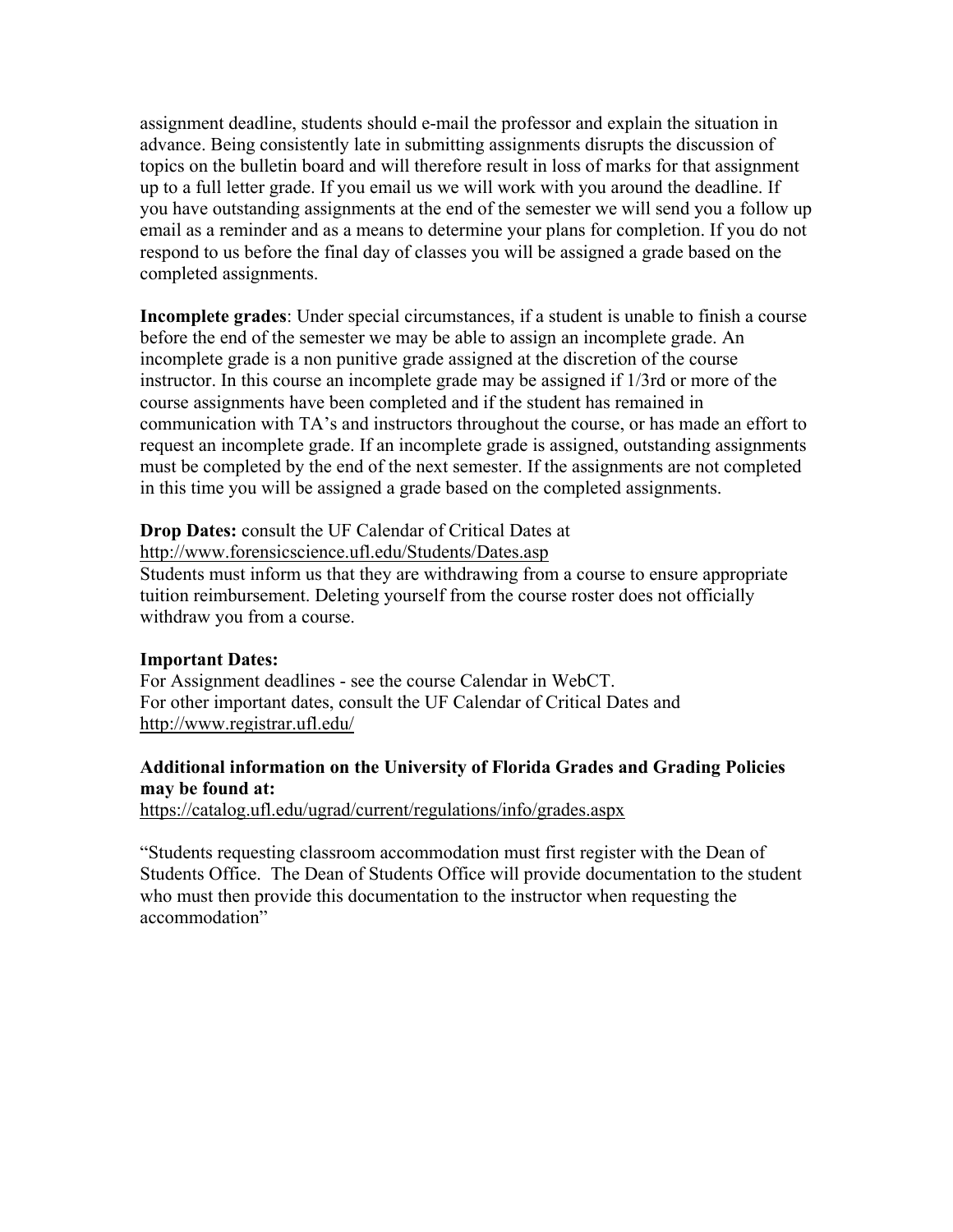# *University's Honesty Policy (cheating and use of copyrighted materials)*

*Academic Integrity –* Students are expected to act in accordance with the University of Florida policy on academic integrity (see Student Conduct Code, the Graduate Student Handbook or this web site for more details:

#### **www.dso.ufl.edu/judicial/procedures/academicguide.php**).

Cheating, lying, misrepresentation, or plagiarism in any form is unacceptable and inexcusable behavior.

> *We, the members of the University of Florida community, pledge to hold ourselves and our peers to the highest standards of honesty and integrity.*

#### **Accommodations for Students with Disabilities**

The College and the course instructor are committed to providing reasonable accommodations to assist students' coursework. To obtain academic accommodations, first register with the Dean of Students' Office. The Dean of Students' Office will provide documentation to be given to the course instructor at the time you request the accommodation.

#### **Online Course Evaluations**

Course evaluations are conducted online. "Students are expected to provide feedback on the quality of instruction in this course based on 10 criteria. These evaluations are conducted online at https://evaluations.ufl.edu. Evaluations are typically open during the last two or three

weeks of the semester, but students will be given specific times when they are open. Summary results of these assessments are available to students at https://evaluations.ufl.edu.

#### **Counseling and Student Health**

Students may occasionally have personal issues that arise in the course of pursuing higher education or that may interfere with their academic performance. If you find yourself facing problems affecting your coursework, you are encouraged to talk with an instructor and to seek confidential assistance at the University of Florida Counseling Center, 352- 392-1575, or Student Mental Health Services, 352-392-1171. Visit their web sites for more information: http://www.counsel.ufl.edu. The Student Health Care Center at Shands is a satellite clinic of the main Student Health Care Center located on Fletcher Drive on campus. Student Health at Shands offers a variety of clinical services, including primary care, women's health care, immunizations, mental health care, and pharmacy services. The clinic is located on the second floor of the Dental Tower in the Health Science Center. For more information, contact the clinic at 392-0627 or check out the web site at: www.health.ufl.edu/shcc

Crisis intervention is always available 24/7 from: Alachua County Crisis Center: (352) 264-6789